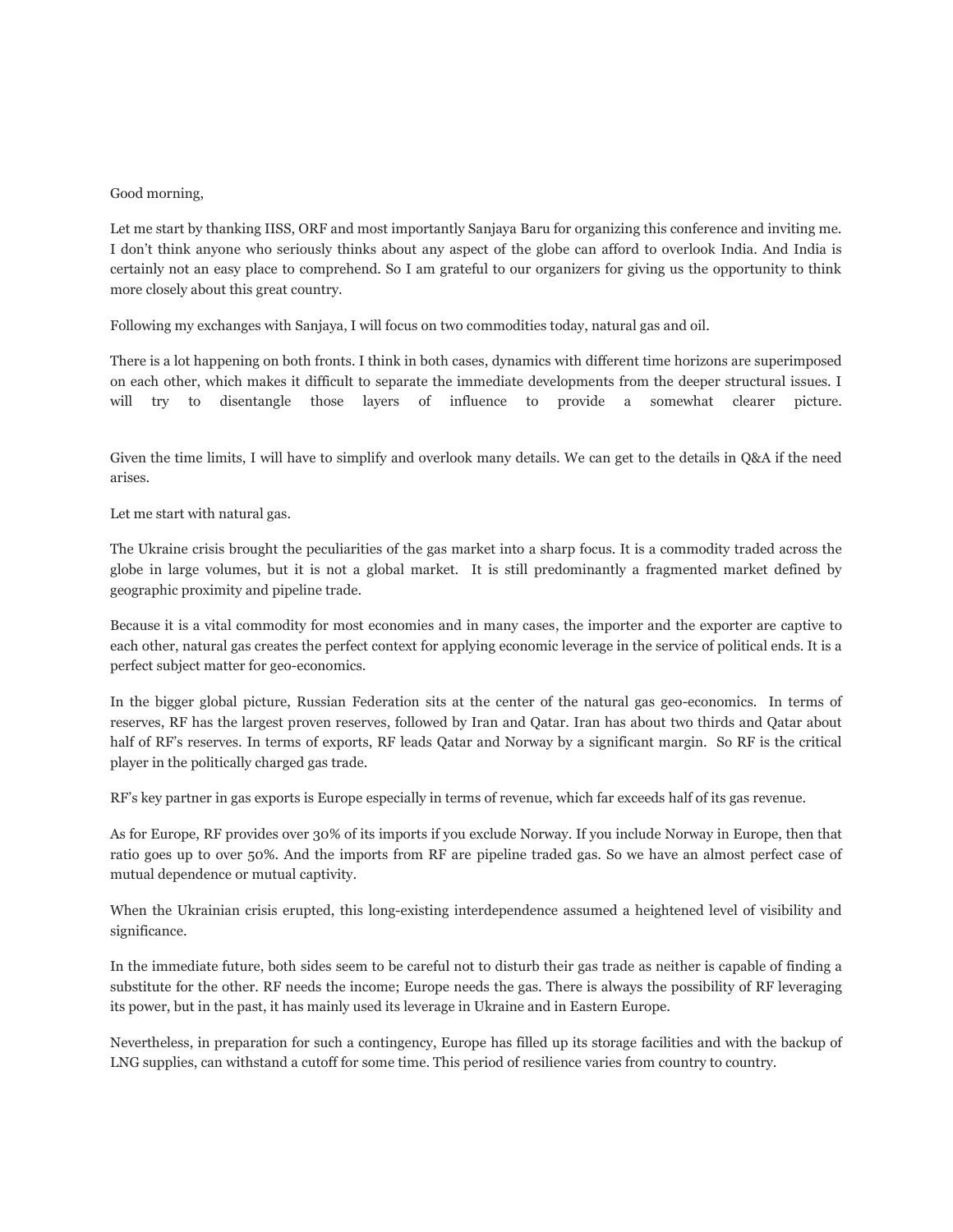However, at the moment, the situation looks stable as both sides try not to perturb this tenuous gas trade while trying to punish each other through other means.

The interesting questions about the geo-economics of natural gas trade arise when we look at the implications of the Ukrainian situation in a longer time horizon.

Will the crisis trigger a major shift in the global natural gas game?

Both RF and EU will try to find alternatives to free themselves from the stranglehold of the captive relationship and improve their bargaining position vis-a-vis each other.

For the RF, the best bet is to find alternative clients in the growing Asian markets, mainly China. India still seems difficult because of geographic and political barriers to building pipelines.

As expected, Russia has recently signed a 30-year agreement with China for a 32 bcm/year gas deal worth 400 billion USD. The price was lower than what RF originally asked for, reflecting RF's hasty strategic shift. The actual physical implementation of the transaction will probably take at least 5 years. And the annual planned volume is still much less than the 160bcm exports to Europe, but it can be scaled up.

However, even this arrangement is not perfect for RF because the Chinese gas will flow from separate fields in East Siberia and will not tap into the existing fields that supply to Europe. So, RF won't be able to shift the same gas between Europe and China, which would have given it immense leverage. There is talk of such a possibility, but the costs of such linkage are likely to be very high.

The China deal is the RF side of the attempt to shift the bargaining position.

For this strategy to work for RF in the long-run, the two high-volume importers, namely Europe and China would both have to remain captive to Russian exports.

As it happens, there are two important developments in the global gas trade which jeopardize that strategy. First is the expanding LNG trade which weakens the geographic dependence on pipeline suppliers. Already, globally, about one third of gas is LNG traded. This is an important trend and will probably gain momentum as Europe tries to build alternative sources to strategically weaken the Russian leverage. Similarly, China is about to access LNG supplies from Australia.

The second development relates to shale gas. Although we mainly talk about shale in the US context, the geology of shale is available across the world. And once the technology and infrastructure take hold, we are likely to see national gas supplies emerging in China and even in Europe.

The rise of LNG and the geographically pervasive shale gas can theoretically provide alternative supplies to the two big consumers which would fundamentally weaken RF's bargaining position.

So basically, the Ukrainian crisis has triggered a major shift in the key dormant faultline in the Europe-RF gas relationship with major implications for the geo-economics of gas trade. It seems to be a race against time between RF's attempt to diversify its export markets to Asia on the one hand, and EU and China's access to gas supplies through LNG or shale on the other.

In my opinion, although there may be a short window of time where RF enjoys a strong hand in this race, in the medium term, underlying forces of expanding and diversifying gas trade are likely to favor globalised markets and will weaken the power of exporters.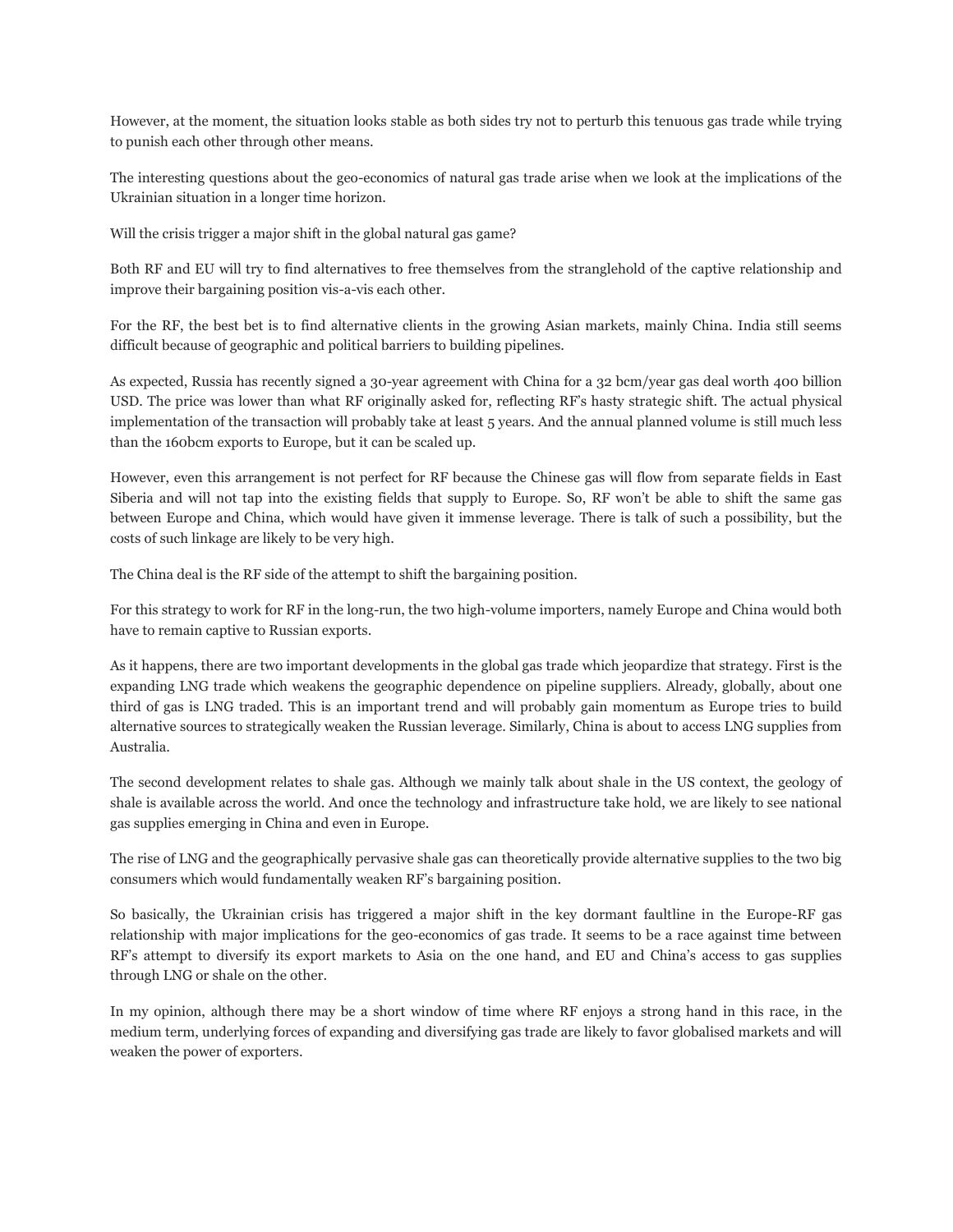One final wildcard that needs to be mentioned is Iran, which has the second largest gas reserves in the world. If the negotiations on the nuclear issue are successful and Iran joins global gas trade with its ample supply, the era of strong gas exporters and using gas exports as instruments of political power will probably come to an end for good.

Now let me turn to oil and then conclude.

The current surprising news about oil is that its price has dropped precipitously in a very short period of time to around 80 USD/barrel. That one number, the oil price, shapes and is shaped by many economic and political factors around the world.

First, why did it happen and can it go the other way?

The price fell because the US tight oil production increased beyond expectations and disruption fears in Iraq and Libya did not materialize. With that extra supply combined with below-expected demand growth, the price fell.

However, the excess supply is around 1-2mbd and can be reversed due to a variety of disruption scenarios in Iraq, Libya, Nigeria or even Venezuela.

Similarly, unexpected demand pickup around the world, especially in Asia, could have a similar upward effect on oil price. So, just as the price came down, it could easily go up.

Assuming such supply crises or sudden demand shifts do not happen, the next question is how the supplier countries will react to this low price.

It is safe to assume that most OPEC countries are unhappy with a low oil price. But the one country that can potentially cut its supplies in sufficient amounts to raise the prices is Saudi Arabia. And so far, it has not signaled an intent to do so. There will certainly be demands to cut supplies in the OPEC meeting this month but an agreement looks hard to reach.

Another possible supply cut decision can come from the US. If the oil price stays at this level, oil production may become unprofitable at the 80USD breakeven level at some production facilities and may be terminated. Some US shale oil production may be in this category as is deepwater production. It is hard to determine which production sources fall under this category. However, IEA estimates suggest that the susceptible volume is not too high.

If supply crises do not happen, demand does not rapidly pickup and if suppliers do not deliberately cut supplies, then the low oil price may last for a while.

Then the issue is to think about the repercussions because low and high oil prices both have extensive global impact.

The immediate impact looks positive as low oil prices are expected to benefit the global economy which needs a boost as the US quantitative easing comes to its end.

Similarly, low oil prices will hurt some globally assertive economies like Russia and Iran that rely on oil income. The RF reaction is hard to foresee as it will closely interact with Russian domestic politics. It may lead to a conciliatory or a more incendiary tone.

A third short to medium term impact of the low oil price is the prospect of social instability in fragile oil-exporting nations that rely on oil income for their government revenue. This is especially true for countries that do not have accumulated reserves to withstand the low oil income. Nigeria, Venezuela, Iraq are some obvious examples where the financial stress may trigger social unrest. Humanitarian and security consequences would confront the global community.

Of course such disruptions to production in those countries could then lead to the reversal of low oil prices.